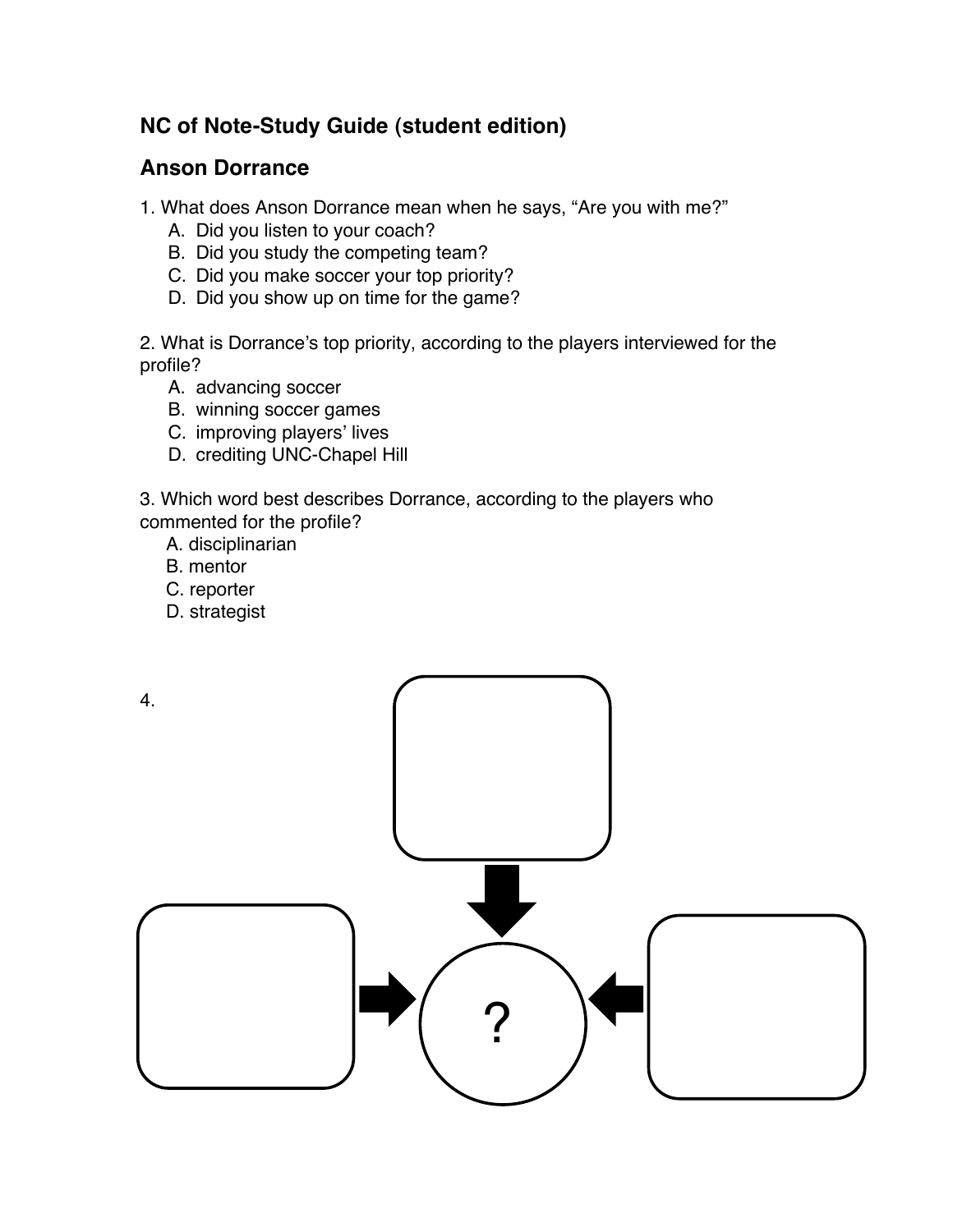- 4. Which best fits in the circle above, based on the profile?
	- A. what Dorrance values
	- B. what soccer promotes
	- C. what Crothers promotes
	- D. what women players value
- 5. Where was Dorrance born?
	- A. Canada
	- B. India
	- C. Kenya
	- D. United States
- 6. What is Dorrance's top priority, according to Tim Crothers?
	- A. advancing soccer
	- B. winning soccer games
	- C. improving players' lives
	- D. crediting UNC-Chapel Hill

7. What is the meaning of "to grow" in this statement by Tim Crothers? "His real mission in his career is to grow the game of soccer, and what it takes to grow the game of soccer is what he wants to do…."

- A. to enlarge
- B. to mend
- C. to promote
- D. to neglect

8. Which is the correct order of events in Dorrance's life?

- 1. Two of his children attended UNC-CH
- 2. He walked on to the men's soccer team at UNC
- 3. He became a three-time all ACC player
- 4. He chose to coach the women's soccer team
- 5. He became coach of the men's soccer team.
- 6. He enrolled at St. Mary's in San Antonio, Texas
- A. 6, 2, 3, 1, 4, 5 B. 6, 2, 4, 3, 5,1 C. 6, 2, 3, 4, 5,1 D. 6, 2, 3, 5, 4,1